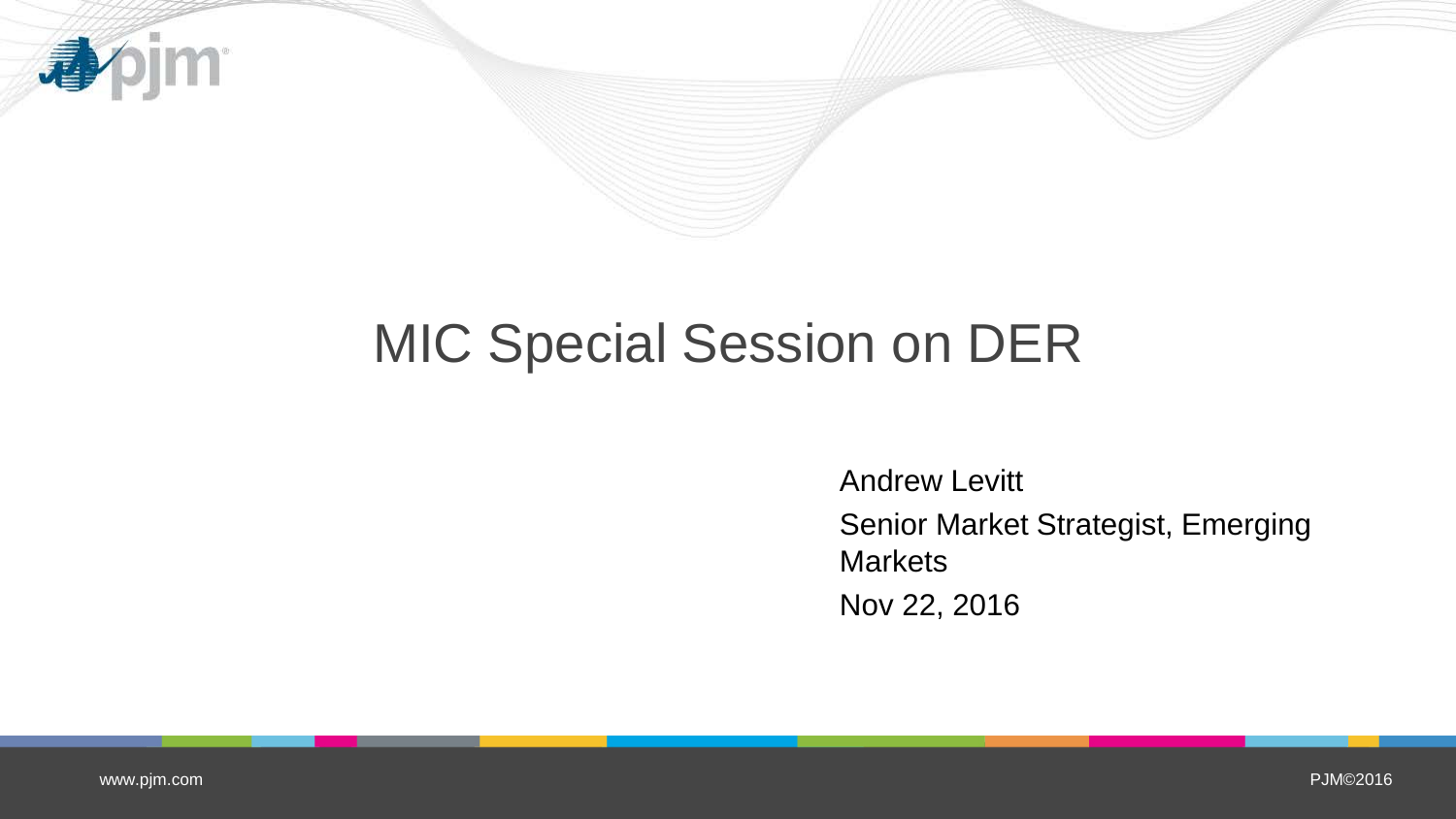

# DR Measurement: Baseline for **Synch, Energy, and Capacity**

- Demand Response performance for Synch, Energy, and Capacity market measured at **load meter** by way of deviation from "Customer Baseline".
- Baseline calculated based on analysis of load data from previous days with adjustments.
- Actual Customer Baseline calculation varies by market, diagrams are illustrative only.



**ENERGY STORAGE FACILITY** 

M

**Customer**

**Electric Distribution Company**

**Loads**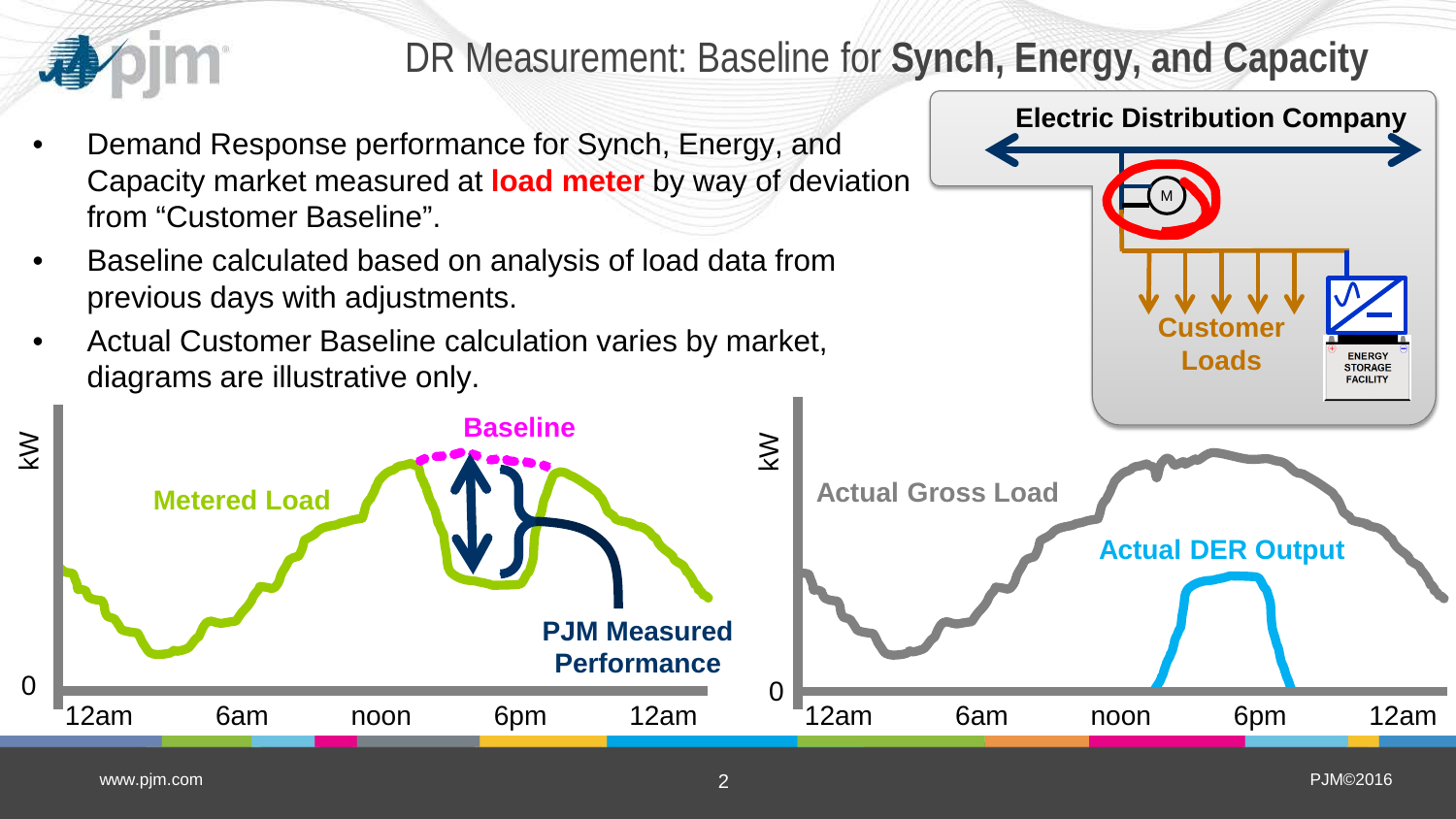

kW

### DR Measurement: Submetering for **Regulation**

• Demand Response performance for Regulation market can be measured directly with **a submeter on the device** as approved by PJM.

12am 6am noon 6pm 12am

**PJM Measured**

**Performance**



**Metered Load**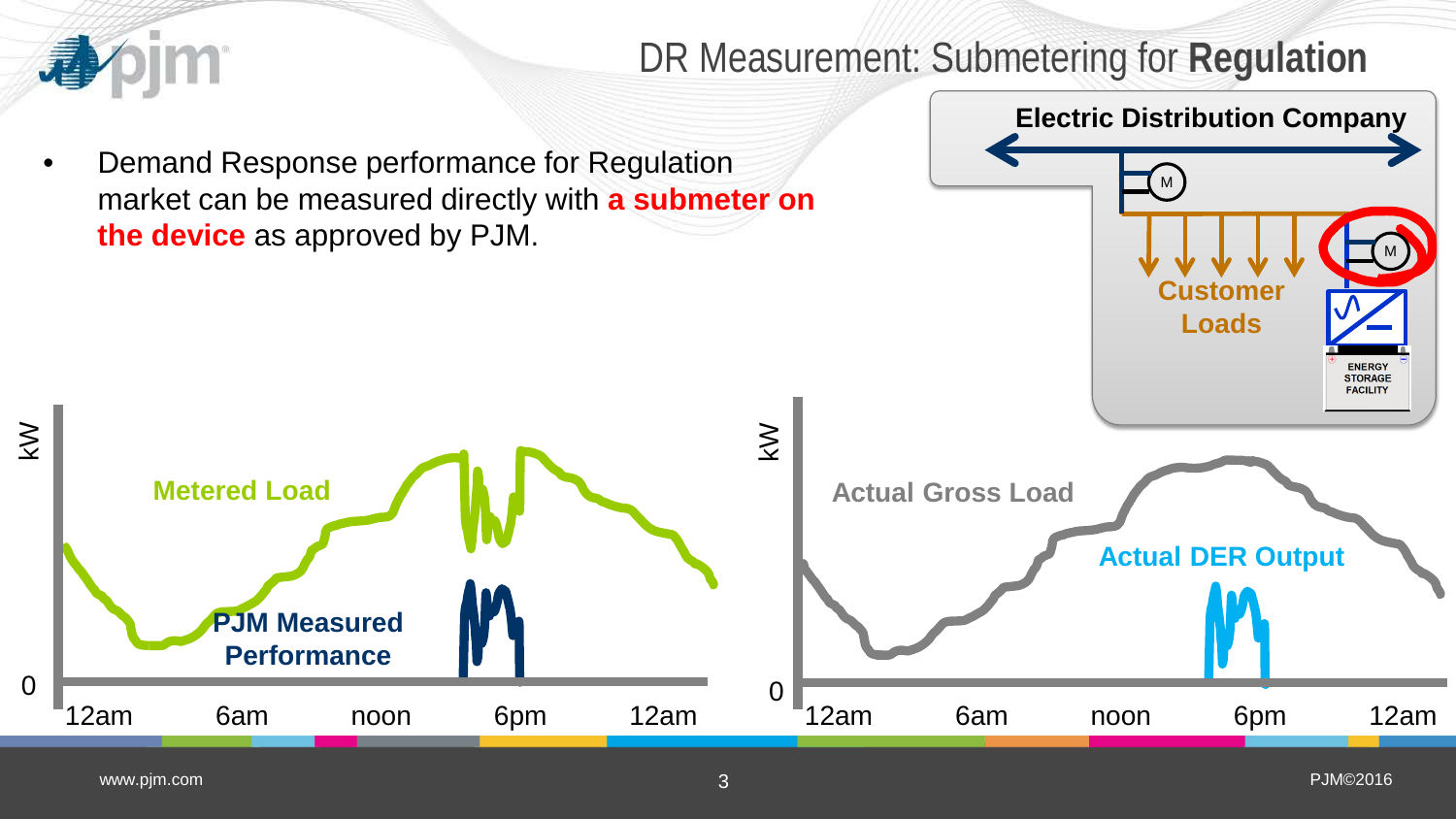

- Can the PJM Demand Response Baseline accounting approach work with injections?
	- (Baseline is only used for Synch, Energy, and Capacity in DR.)
- How is PJM energy obligation impacted differently for load reductions vs. injections?
- How is PJM capacity obligation impacted differently for load reductions vs. injections?
- How to ensure no double counting of injections?

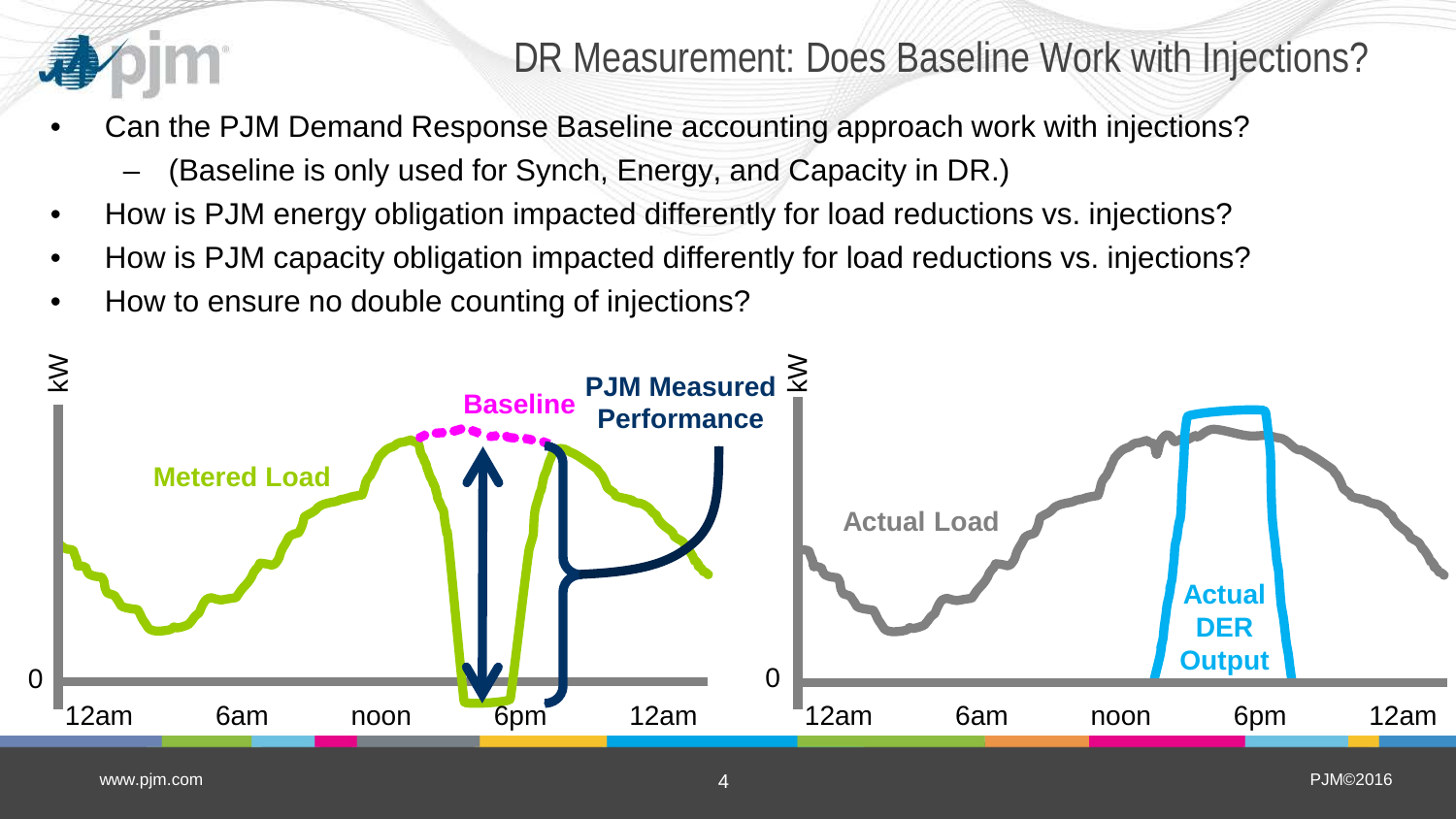

## DR Measurement: Does Direct Metering with Injections Work?

- Direct metering at DER or at POI for Regulation
- Can the PJM Demand Response submetering accounting approach work with injections?
	- (Submetering is only used for Regulation in DR).

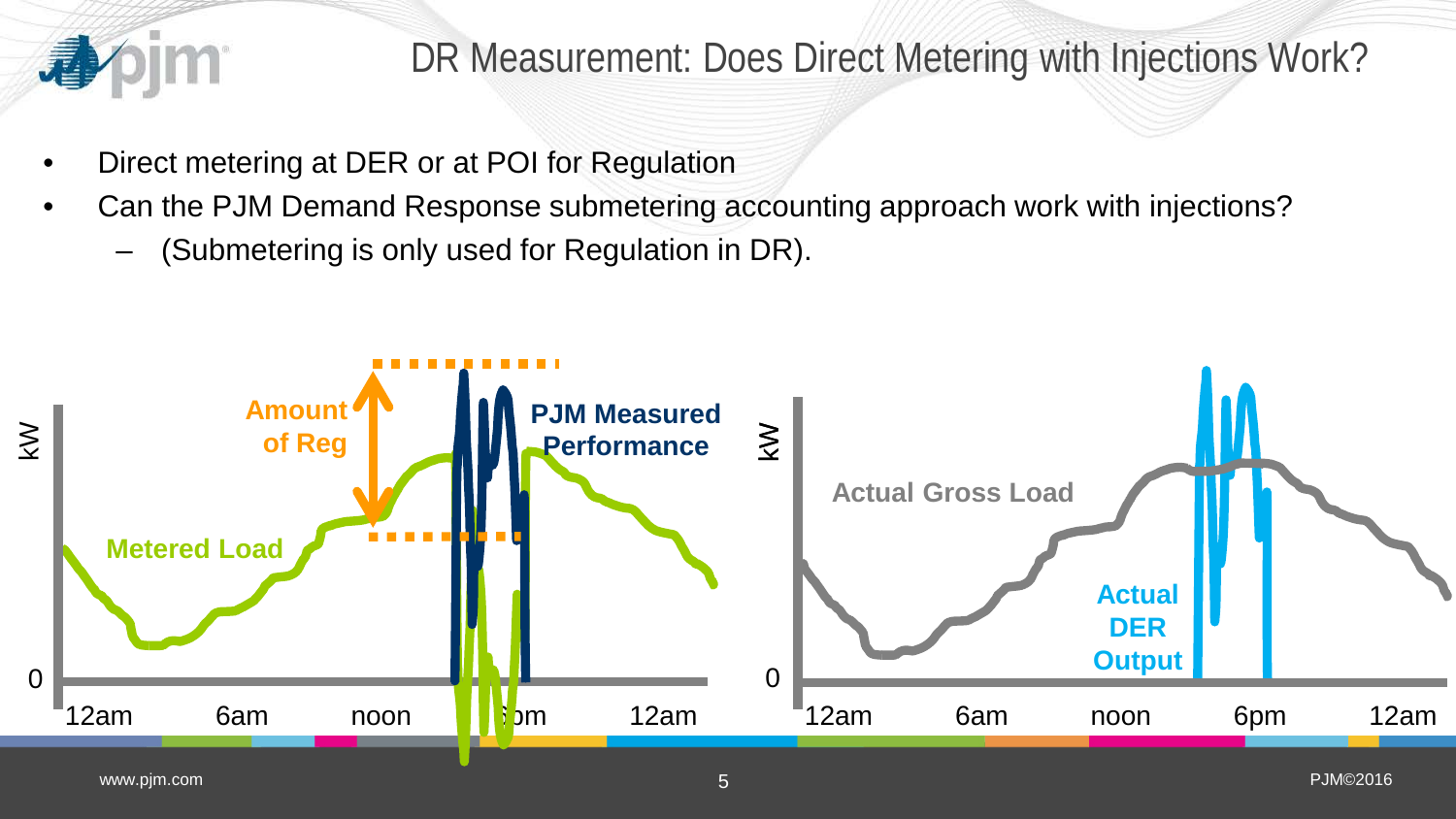

## "Front of Meter" Generation/Storage Accounting

M

**Customer**

**Electric Distribution Company**

- For "Front of Meter" gen: meter readings at point of interconnection is standard approach for all markets.
- Meter data from POI is currently required for energy market.
- Diagram below: PJM "Front of Meter" measurement during similar output as Synch/Energy/Capacity example above:

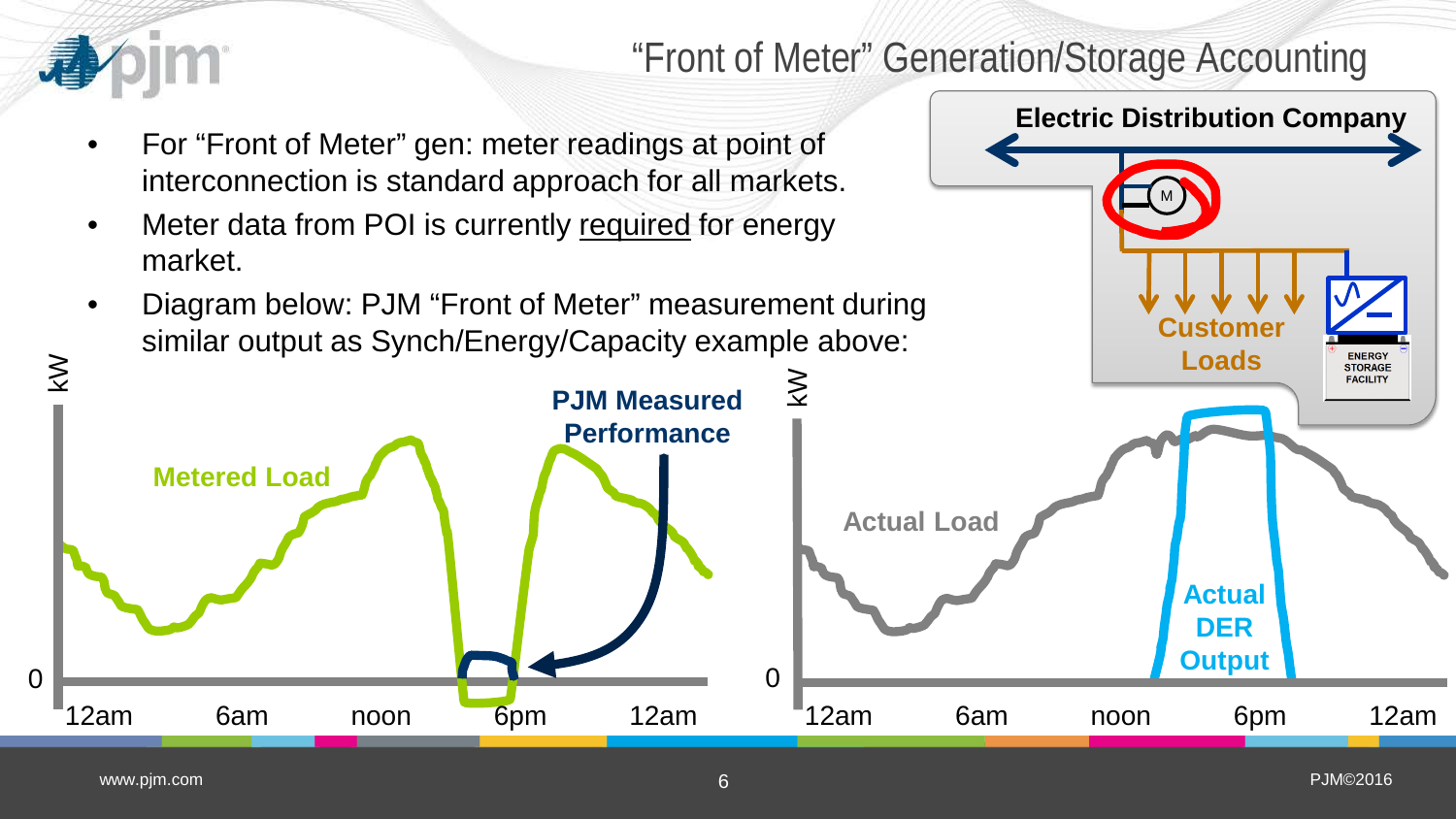#### **pim** "Front of Meter" Generation/Storage Accounting **Electric Distribution Company** • PJM "Front of Meter" measurement under similar DER output as Regulation M example above: **Customer Loads ENERGY<br>STORAGE FACILITY** kW **Metered Load Actual Gross Load Actual PJM Measured**

kW

12am 6am noon <mark>1</mark>1pm 12am

**Performance**

12am 6am noon 6pm 12am

**DER** 

**Output** <sup>0</sup> <sup>0</sup>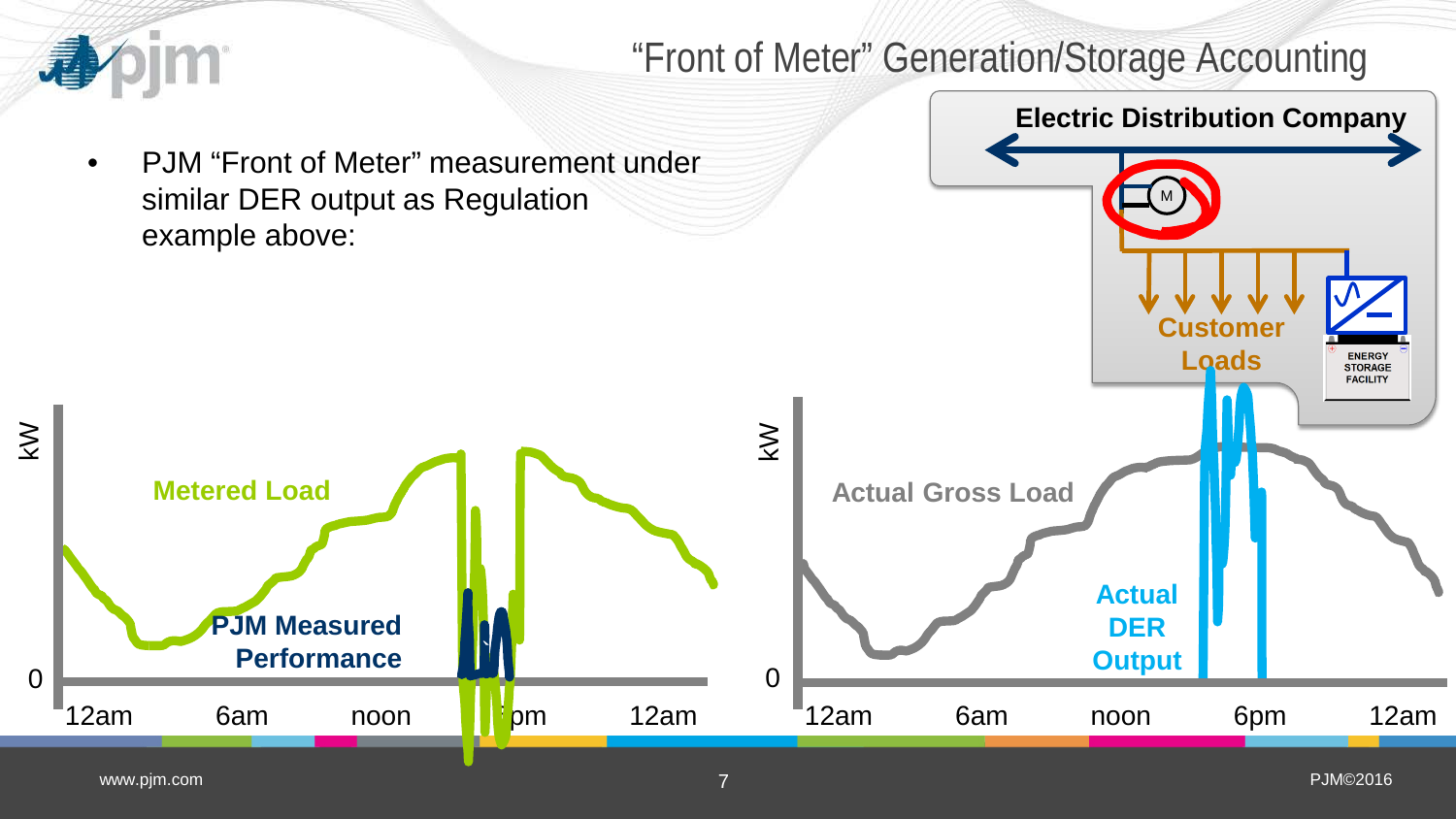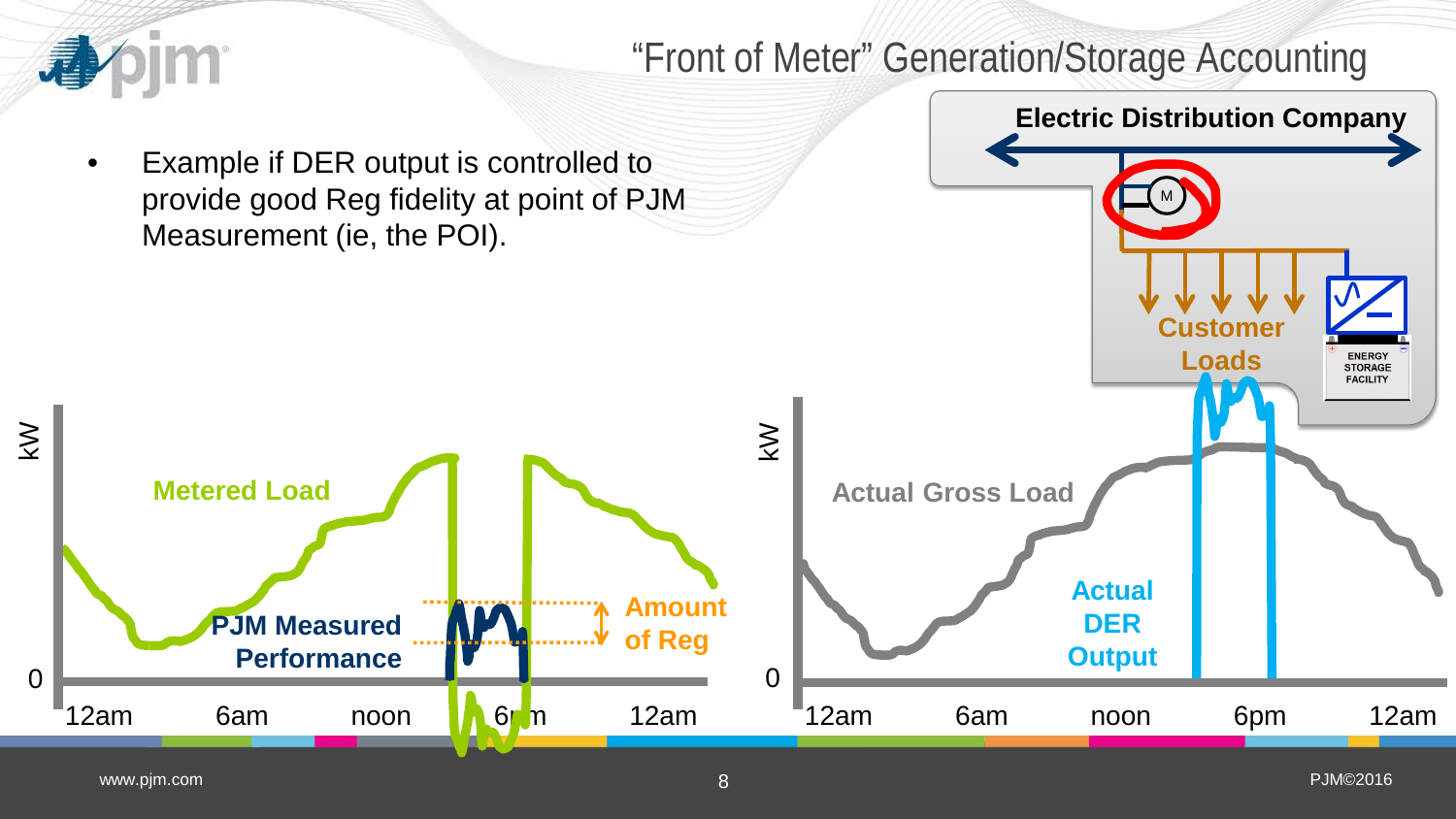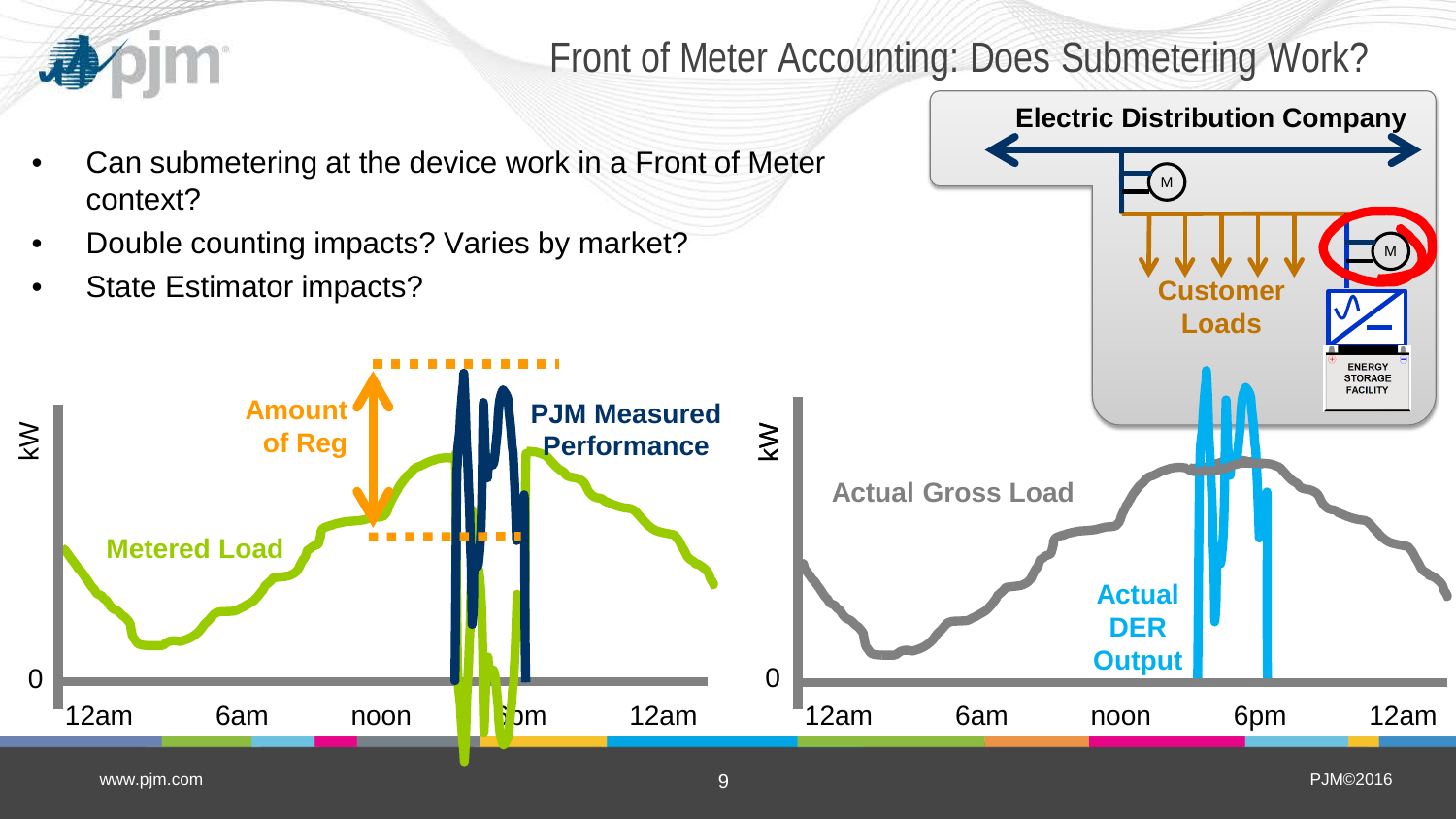

- DR provides for zonal aggregation to meet 100 kW market threshold
- DR: PJM often does not have a relationship with device owner
- In energy market: FERC 745 accounting principles for energy in DR are different than energy accounting principles for Gen
- In capacity market: must offer requirement for Gen, not for DR
- In capacity market: telemetry required for Gen, not for DR
- In ancillary services: energy produced while providing ancillary services is settled for Gen, not typically settled in DR
- In general, no Lost Opportunity Cost for DR
- Any NERC, FERC, state implications of being considered wholesale Gen